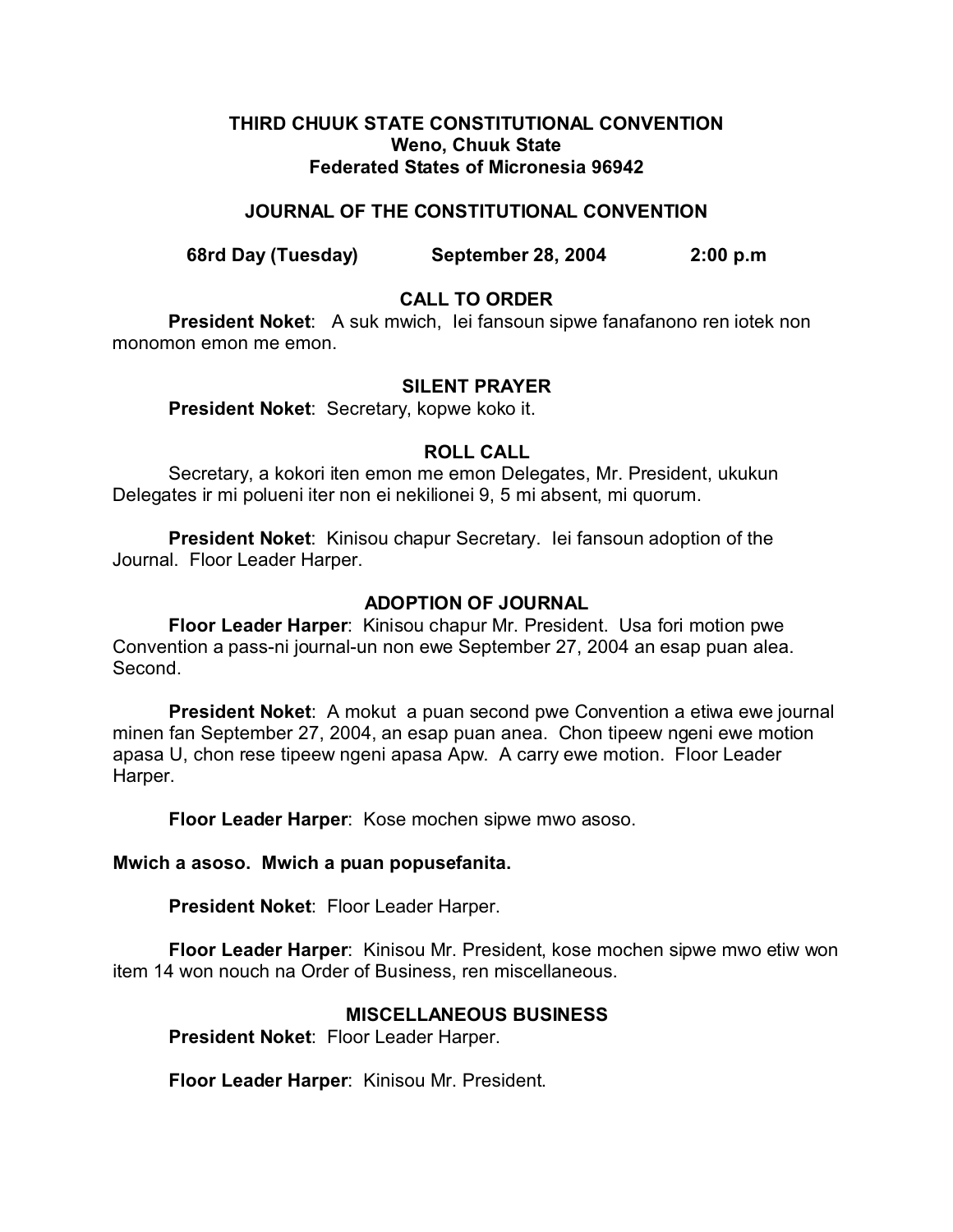## **(POWER OFF)**

## **\*Ua fori motion pwe epwe wor ewe 15 days extension fan iten epwe tawe och ach angang. Second.**

**President Noket**: Sipwe mwo asoso.

**Mwich a asoso, a puan soposopono.**

# **(POWER ON)**

**Floor Leader Harper**: Mr. President use silei ika sia utut won ewe motion for extension.

**President Noket**: Sise mwo, nge soposopono discussion won ika mi chiwen sopweno omw kewe discussion ika ese chiwen wor.

### **Floor Leader Harper**: Ese chiwen wor.

**President Noket**: Mi puan wor an ion discussion won ewe motion for extension. Ika ese wor, sipwene utut. Non nouch rule - ren non nouch annuk mi afata pwe ukukun repwe tongeni pass ewe extension ren 15 ran - additional 15th days, epwe majority of the Delegates. Iwe majority of all delegates 8th . Wanimon re tongeni uti - okich meinisin sipwe utti U, - ook, wanimon - wanimon repwe utti U, iwe etongeni pass ach ei extension. Ina popun ach utut sipwe aitipou pwe epwe fat ika fite result-un ach mwich. Iei fansoun sipwene utut. Chon tipeew ngeni pwe Mwich a etiwa ewe motion ren an epwe extended ach mwich ika ren additional 15 days, eitieta poumi. Chon - pungun ewe utut, 8 ir mi tipeew ngeni ach sipwe extent, Kulio chok ese tipeew ngeni, nge epwe afat lon record.

**Delegate Raymond**: Apw, ngang mi okey-ni ena extension.

**President Noket**: Oh iwe a - usamwo wauu ruling ika mi pass ika ese pass. Epwe included Kulio, a puan tipeew ngeni a unanimous 9 chon tipeew ngeni pwe epwe extent ei convention - ach mwich additional 15 days. Ewe motion a passed, a extended 15 days. Floor Leader Harper.

**Floor Leader Harper**: Ua puan fori motion pwe Convention epwene mwo asosolo liwinsefan subject to the call of the chair. Second.

**President Noket**: A mokut a puan second pwe Convention epwene asosono non ewe - seni ikenai subject to call of the chair. Chon tipeew ngeni ewe motion apasa U, chon rese tipeew ngeni apasa Apw. A carry ewe motion, mwich epwene asosono tori inet a - President a - chair a kori mwich. Non ach miwch, informal meeting kich mi tipeew ngeni pwe next week sometimes epwe koko ach mwich nge epwe make sure pwe epwe wor quorum me mwen ach sipwe poputa. A sar mwich tori inet ei Chair